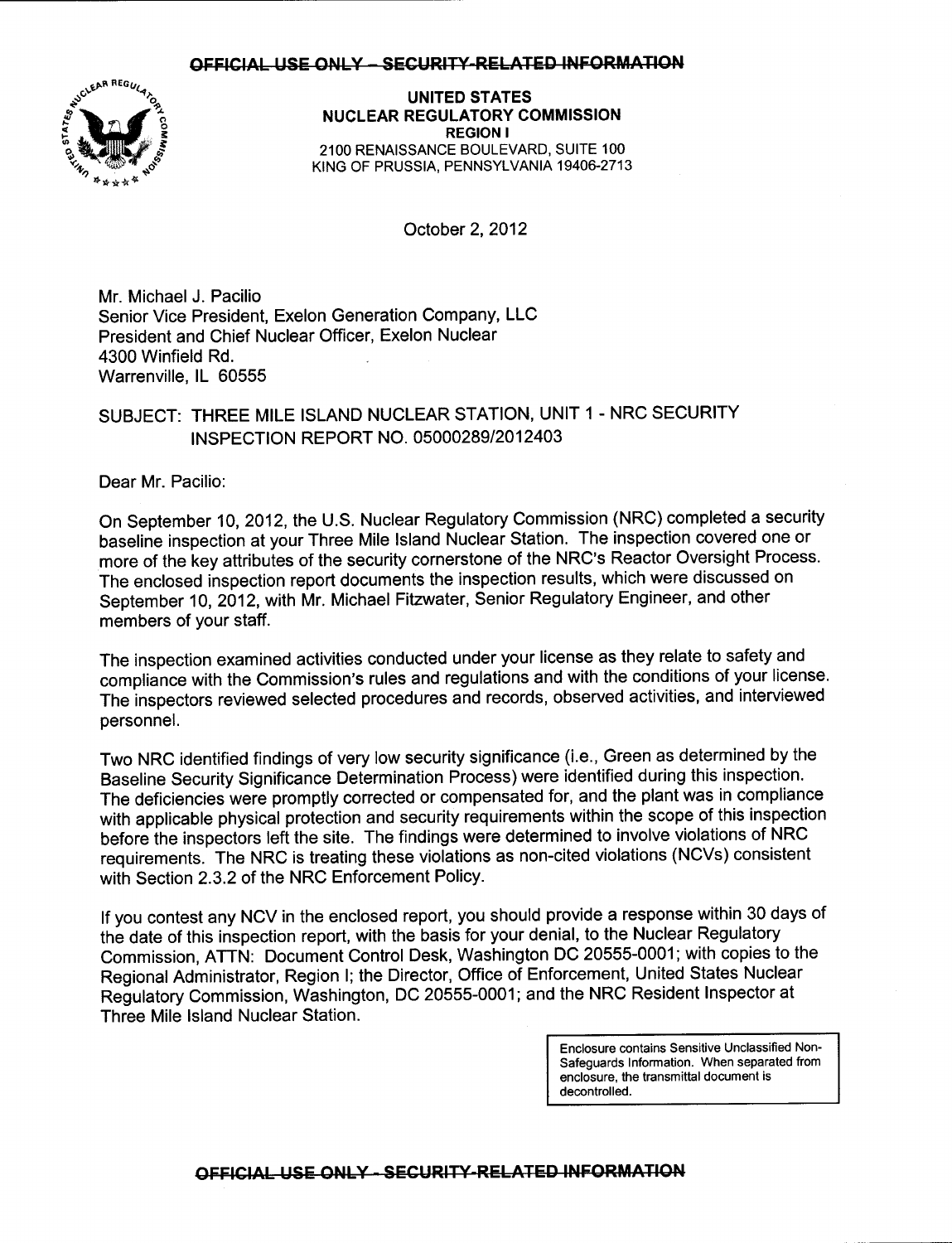## **OFFICIAL USE ONLY - SECURITY-RELATED INFORMATION**<br>2

Two cross-cutting aspects were assigned to the findings in the area of Human Performance and Problem ldentification and Resolution because the licensee failed to use conservative assumptions in decision making [H.1(b)] and failed to implement and institutionalize operating experience through changes to a station training program [P.2(b)]. lf you disagree with a crosscutting aspect assignment in this report, you should provide a response within 30 days of the date of this inspection report, with the basis for your disagreement, to the Regional Administrator, Region I and the NRC Resident lnspector at Three Mile lsland Nuclear Station.

In accordance with 10 CFR 52.390 of the NRC's "Rules of Practice," a copy of this letter will be available electronically for public inspection in the NRC Public Document Room or from the Publicly Available Records (PARS) component of NRC's Agencywide Document Access and Management System (ADAMS). ADAMS is accessible from the NRC Web site at http://www.nrc.gov/reading-rm/adams.html (the Public Electronic Reading Room).

However, the material enclosed herewith contains Security-Related Information in accordance with 10 CFR §2.390(d)(1) and its disclosure to unauthorized individuals could present a security vulnerability. Therefore, the material in the enclosure will not be made available electronically for public inspection in the NRC Public Document Room or from the NRC's Agencywide Document Access and Management System (ADAMS). lf you choose to provide a response and Security-Related Information is necessary to provide an acceptable response, please mark your entire response "Security-Related Information - Withhold from public disclosure under 10 CFR  $\S2.390$ " in accordance with 10 CFR  $\S2.390(d)(1)$  and follow the instructions for withholding in 10 CFR  $\S2.390(b)(1)$ . In accordance with 10 CFR  $\S2.390(b)(1)(ii)$ , the NRC is waiving the affidavit requirements for your response.

Sincerely,

/RN

Raymond R. McKinley, Acting Chief Plant Support Branch <sup>1</sup> Division of Reactor Safety

Docket No. 50-289 License No. DPR-50

Nonpublic Enclosure: Inspection Report Nos. 05000289/2012403 MAttachment: Supplemental Information (OUO-SRI)

cc w/encl: w/OUO-SR|: R. Campbell, Manager, Nuclear Security D. Allard, Director, PA DEP

cc w/o enclosure: Distribution via ListServ

#### OFFICIAL USE ONLY - SECURITY-RELATED INFORMATION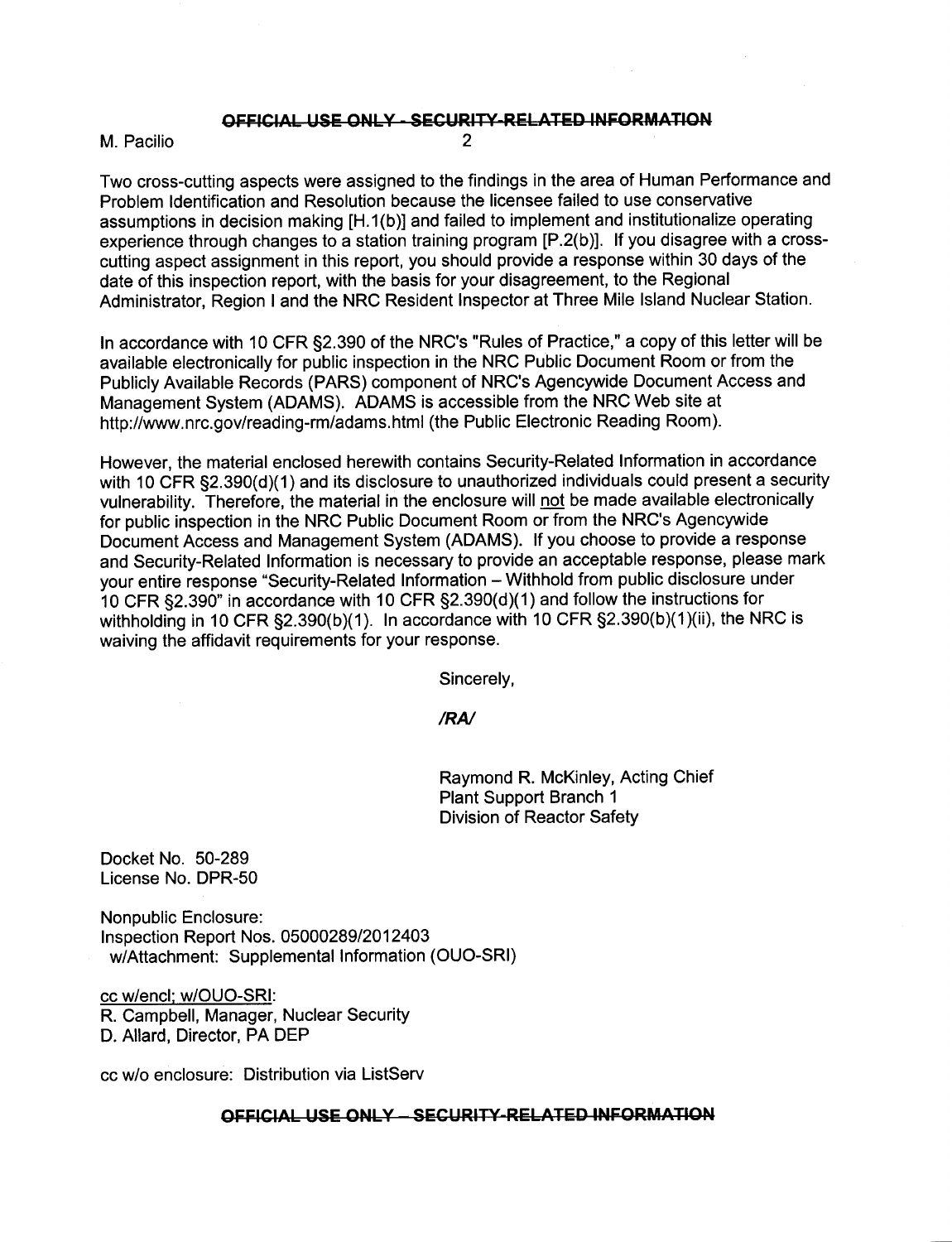### OFFICIAL USE ONLY - SECURITY-RELATED INFORMATION

M. Pacilio

Two cross-cutting aspects were assigned to the findings in the area of Human Performance and Problem ldentification and Resolution because the licensee failed to use conservative assumptions in decision making [H.1(b)] and failed to implement and institutionalize operating experience through changes to a station training program [P.2(b)]. If you disagree with a crosscutting aspect assignment in this report, you should provide a response within 30 days of the date of this inspection report, with the basis for your disagreement, to the Regional Administrator, Region I and the NRC Resident Inspector at Three Mile lsland Nuclear Station.

In accordance with 10 CFR 52.390 of the NRC's "Rules of Practice," a copy of this letter will be available electronically for public inspection in the NRC Public Document Room or from the Publicly Available Records (PARS) component of NRC's Agencywide Document Access and Management System (ADAMS). ADAMS is accessible from the NRC Web site at http://www.nrc.gov/reading-rm/adams.html (the Public Electronic Reading Room).

However, the material enclosed herewith contains Security-Related lnformation in accordance with 10 CFR §2.390(d)(1) and its disclosure to unauthorized individuals could present a security vulnerability. Therefore, the material in the enclosure will not be made available electronically for public inspection in the NRC Public Document Room or from the NRC's Agencyuide Document Access and Management System (ADAMS). lf you choose to provide a response and Security-Related Information is necessary to provide an acceptable response, please mark your entire response "Security-Related Information - Withhold from public disclosure under 10 CFR  $\S2.390$ " in accordance with 10 CFR  $\S2.390(d)(1)$  and follow the instructions for withholding in 10 CFR  $\S2.390(b)(1)$ . In accordance with 10 CFR  $\S2.390(b)(1)(ii)$ , the NRC is waiving the affidavit requirements for your response.

Sincerely,

/RN

Raymond R. McKinley, Acting Chief Plant Support Branch <sup>1</sup> Division of Reactor Safety

Docket No. 50-289 License No. DPR-50

Nonpublic Enclosure: <sup>f</sup>nspection Report Nos. 0500028912012403 w/Attachment: Supplemental lnformation (OUO-SRI)

cc w/encl: w/OUO-SR|: J. Gorman, Manager, Nuclear Security D. Allard, Director, PA DEP

cc Mo enclosure: Distribution via ListServ

Non-Public Designation Gategory: MD 3.4 Non-Public A.3 DOCUMENT NAME: G:\DRS\Plant Support Branch 1\Security\2012 Draft OUO Reports\TMI\TMI 2012403 Rev 3.docx ADAMS ACCESSION NUMBER: ML12277A151 (Cover letter)  $F$ ADAM MUMBER: ML12277A116 (Asset

|                                                                                               | ADAMS ACCESSION NOMBER. METZZI IATNO (OOVELIGHEI WILHOLOGIC) |                                                                              |                |                                                                                                           |           |  |
|-----------------------------------------------------------------------------------------------|--------------------------------------------------------------|------------------------------------------------------------------------------|----------------|-----------------------------------------------------------------------------------------------------------|-----------|--|
| Cover Letter:<br><b>XI SUNSI Review</b><br>Cover Letter w/Enclosure:<br><b>X</b> SUNSI Review |                                                              | X Non-Sensitive<br>$\Box$ Sensitive<br>□ Non-Sensitive<br><b>⊠</b> Sensitive |                | <b>⊠ Publicly Available</b><br>□ Non-Publicly Available<br>□ Publicly Available<br>Non-Publicly Available |           |  |
|                                                                                               |                                                              |                                                                              |                |                                                                                                           |           |  |
| <b>NAME</b>                                                                                   | GHansen (via email)                                          | <b>GSmith</b>                                                                | DCaron/GES for | GHuneas                                                                                                   | RMcKinley |  |
| DATE                                                                                          | 9/25/12                                                      | 9/26/12                                                                      | 10/2/12        | 9/28/12                                                                                                   | 10/2/12   |  |